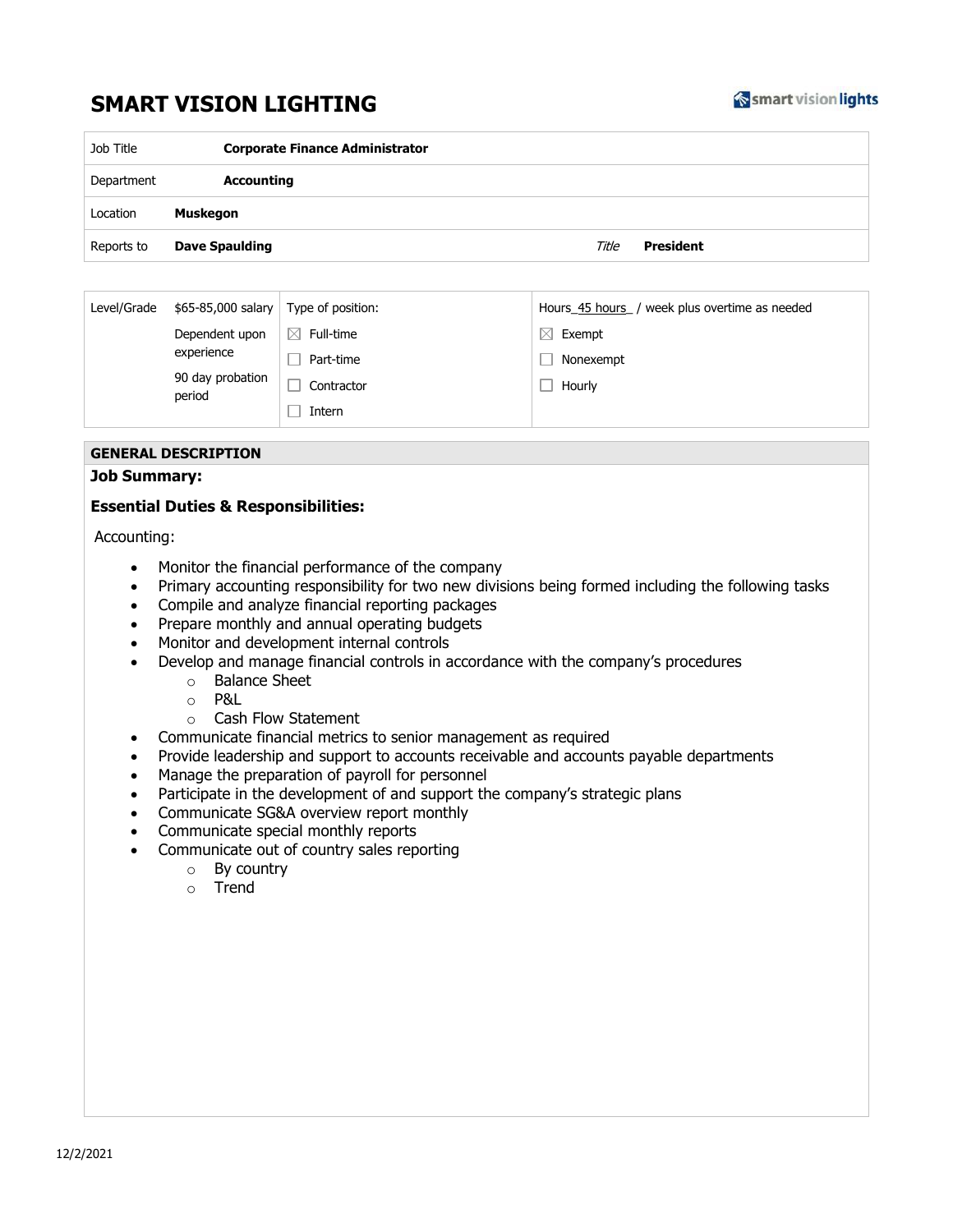| Department    | <b>Accounting</b>                                                                                                                                                                                                                                                                                                                                          |       |                  |  |  |
|---------------|------------------------------------------------------------------------------------------------------------------------------------------------------------------------------------------------------------------------------------------------------------------------------------------------------------------------------------------------------------|-------|------------------|--|--|
| Location      | <b>Muskegon</b>                                                                                                                                                                                                                                                                                                                                            |       |                  |  |  |
| Reports to    | <b>Dave Spaulding</b>                                                                                                                                                                                                                                                                                                                                      | Title | <b>President</b> |  |  |
|               |                                                                                                                                                                                                                                                                                                                                                            |       |                  |  |  |
| Transactions: |                                                                                                                                                                                                                                                                                                                                                            |       |                  |  |  |
|               | Ensure proper entry and payment of accounts payable<br>٠<br>Ensure that all reasonable discounts are taken on accounts payable<br>$\bullet$<br>Management of accounts receivable including collection<br>٠<br>Process payroll in a timely manner<br>$\bullet$<br>Completion of monthly bank reconciliation<br>$\bullet$                                    |       |                  |  |  |
|               | Ensure that required debt payments are made on a timely basis<br>$\bullet$<br>Maintain the chart of accounts<br>$\bullet$<br>Maintain an orderly accounting filing system<br>$\bullet$<br>Maintain a system of controls over accounting transactions<br>$\bullet$                                                                                          |       |                  |  |  |
|               | Management of inventory values<br>$\bullet$<br>Completion/closing of monthly financial statements<br>$\bullet$<br>Management of fixed asset records<br>$\bullet$<br>Completion of journal entries as required<br>$\bullet$                                                                                                                                 |       |                  |  |  |
|               |                                                                                                                                                                                                                                                                                                                                                            |       |                  |  |  |
|               | <b>WORK EXPERIENCE/SKILLS REQUIRED</b>                                                                                                                                                                                                                                                                                                                     |       |                  |  |  |
|               | Minimum 5 years accounting experience in a senior accounting or financial management role<br>٠<br>Strong interpersonal and communication skills<br>$\bullet$<br>Excellent analytical and organizational skills<br>$\bullet$<br>Self-motivated and self-directed<br>$\bullet$<br>Ability to work closely with or on the senior management team<br>$\bullet$ |       |                  |  |  |
|               |                                                                                                                                                                                                                                                                                                                                                            |       |                  |  |  |
|               | <b>EDUCATION REQUIREMENTS</b>                                                                                                                                                                                                                                                                                                                              |       |                  |  |  |
|               | Bachelor's Degree in Business, Accounting, Finance or related discipline<br>Accounting designation (CMA, CGA or CA), or an equivalent combination of related experience<br>$\bullet$<br>and education                                                                                                                                                      |       |                  |  |  |
|               |                                                                                                                                                                                                                                                                                                                                                            |       |                  |  |  |
|               |                                                                                                                                                                                                                                                                                                                                                            |       |                  |  |  |

REVIEWED BY Title